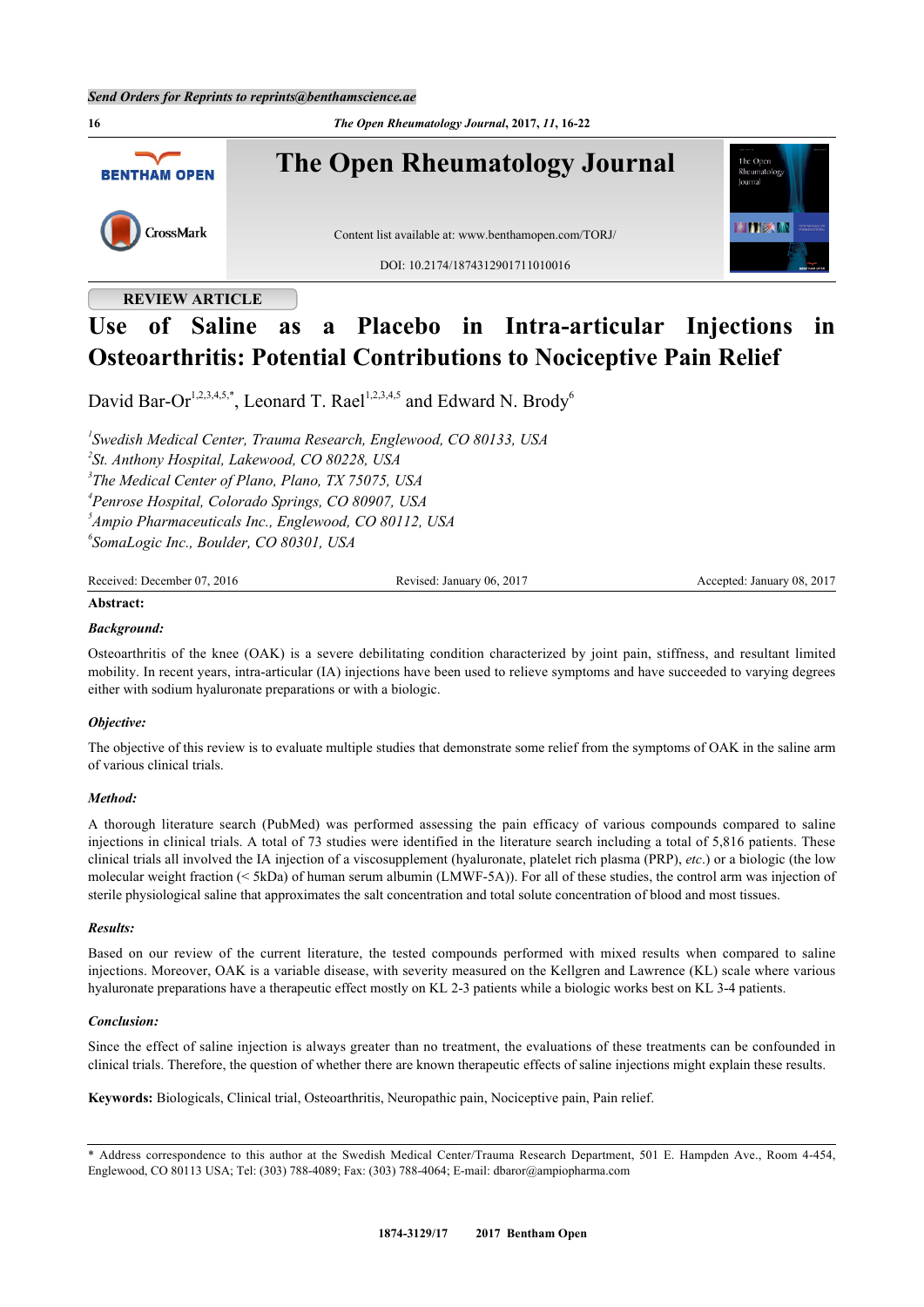# **INTRODUCTION**

Osteoarthritis of the knee (OAK) is a severe debilitating condition which is the leading cause of chronic disability in the U.S. It is characterized by joint pain, stiffness, and the resultant limited mobility. In recent years, intra-articular (IA) knee joint injections have been used to relieve symptoms of this condition. These have succeeded to varying degrees either with sodium hyaluronate preparations [\[1](#page-4-0), [2](#page-4-1)], platelet-rich plasma (PRP) [\[3](#page-4-2)], or with a low molecular weight fraction (< 5kDa) of human serum albumin (LMWF-5A) [\[4](#page-5-0), [5\]](#page-5-1). In all of these studies, the control arm was injection of the same volume of sterile physiological saline (*i.e*. 0.9% NaCl w/v or 286 mOsmol per kg). Physiological saline was developed to approximate the salt concentration and total solute concentration of blood and most tissues. Some of these studies involving the IA injection of viscosupplements for knee OA demonstrate a significant pain relief provided by saline only injection. In some cases, there are no significant differences for pain and/or function between viscosupplementation and saline only[[2\]](#page-4-1).

Variations in tissue osmolality are well known, and, since sodium concentration is often of physiological importance, these variations can have physiological and pathological importance. This is perhaps the crux of the problem which arises during these studies on IA knee injections. In every study, some relief from the symptoms of OAK was seen in the saline arm of the clinical trial. In many clinical trials, the compound tested performed with mixed results when compared to saline injection. Moreover, OAK is a variable disease, with severity measured on the Kellgren and Lawrence scale, on which KL 0 indicates no disease and KL 1 to 4 indicates arthritic changes of increasing severity. It is thought that the various hyaluronate preparations have a therapeutic effect mostly on KL 2-3 patients, whereas the LMWF-5A preparation works best on KL 3-4 patients [\[1](#page-4-0), [4](#page-5-0), [5](#page-5-1)]. Since the effect of saline injection is always greater than no treatment, evaluations of these treatments can be confounded in clinical trials. Therefore, the question arises of whether there are known effects of saline injections which might explain these results.

# **ANALGESIC EFFECTS OF SALINE**

IA injection of saline has been widely used as a "placebo control" in multiple clinical trials studying the effects of various drugs compared to saline. Repeatedly, it has been demonstrated that saline has active analgesic effects compared to many drug regimens and as a stand-alone injection. A well-conducted study on the analgesic effects of IA injection of saline in 60 patients with moderate to severe pain after knee arthroscopy demonstrated that patients experienced good pain relief with either 10 or 1mL of saline injections [[6\]](#page-5-2). In a previous study involving 57 patients following knee arthroscopy, the same group demonstrated equal efficacy in pain relief whether saline alone or saline with 2mg morphine were IA injected into the knee [[7](#page-5-3)]. In a systematic review and meta-analysis of 74 randomized clinical trials for the treatment of OAK with hyaluronic acid, it was concluded that saline has a "large placebo effect" of approximately 30% pain reduction [[8\]](#page-5-4). Other meta-analyses of randomized controlled trials have demonstrated that the administration of IA saline significantly improves short-term  $(5, 3, 3)$  and long-term  $(6-12, 6)$  months) knee pain. improves function, and decreases stiffness [[9,](#page-5-5) [10\]](#page-5-6). Finally, in a systematic review of the literature for IA therapy in OAK [[11\]](#page-5-7), several studies demonstrate efficacy of a single saline injection or saline lavage in patients with OAK [[12](#page-5-8), [13\]](#page-5-9). The analgesic effect of saline extends beyond just IA injections with pain relief observed in an intrathecallypumped saline rat model [\[14](#page-5-10)].

## **OBSERVED EFFECTS OF SALINE ON OA BIOMARKERS**

In both physiology and disease, hypertonic saline  $(>0.9\%$  NaCl w/v) treatment has been used clinically for many years due to known beneficial effects. Hypertonic saline administration reduces lung leakage in both acute lung injury (ALI) and acute respiratory distress syndrome (ARDS) [[15](#page-5-11), [16\]](#page-5-12). Neutrophil activation is attenuated by hypertonic saline, and this attenuation is reversible when normal concentrations of saline are used [[17\]](#page-5-13). This phenomenon became more interesting, and perhaps more pertinent to the subject treated here, when Wright et al recently published a paper on the anti-inflammatory effect of hypertonic saline in pulmonary epithelial cells [[18](#page-5-14)]. Additionally, when inflammation was induced by TNFα, hyperosmolarity reduced 3 of the 6 pro-inflammatory cytokines (RANTES, MCP-1, and IP-10) which were initially induced more than 5-fold. When IL-1β was used to induce inflammation, hyperosmolarity reduced 4 of 10 augmented pro-inflammatory cytokines (RANTES, IP-10, G-CSF, and MIP1b). Importantly, this hyperosmolar effect did not depend on a particular solute. Increasing osmolality using sorbitol gave the same results as hypertonic sodiumchloride. Since joint cartilage has a large amount of proteoglycans, especially aggrecans [[19\]](#page-5-15), these can contribute significantly to the osmolality of synovial fluid. More importantly, these components are broken down to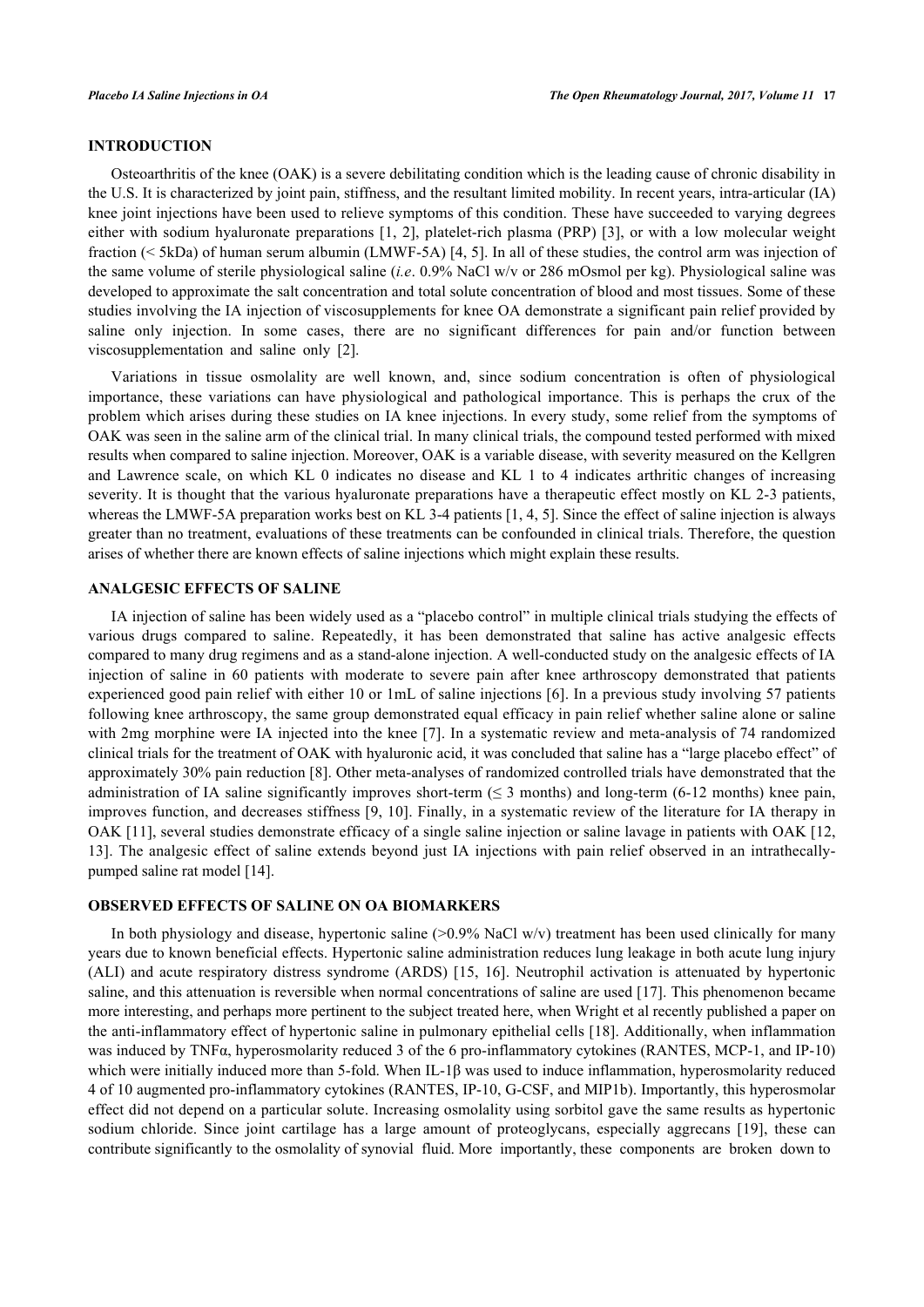variable degrees in different Kellgren Lawrence stage OAK patients adding to the complex osmolar control of inflammatory responses in arthritic knees.

Osmolar regulation of anti-inflammatory molecules is controlled, at least in part, by the transcription factor NFAT5 (TonEBP). NFAT5 was discovered as a factor responding to hypertonic saline solutions [\[20](#page-5-16)], but it is now known to respond to many situations in normotonic tissues[[21](#page-5-17)]. NFAT5 is present in tissues from osteoarthritis (OA) and rheumatoid arthritis (RA) patients, although the levels found in synovial tissue were much higher in RA than in OA [\[22](#page-5-18)]. Also, the nuclear to cytoplasmic ratios were higher in RA than in OA, presumably reflecting greater transcriptional activity since NFAT5 is transported to the nucleus in order to facilitate transcription. With the focus switched to RA, hypertonic saline, TNFα, and IL-1β all increased the synthesis of NFAT5 and implying that the inflammatory response was enhanced by having more NFAT5. This was supported by mouse experiments which showed that experimental RA was attenuated when NFAT5 siRNA was included. Nonetheless, it is still possible to reconcile these results with the pulmonary epithelial results if the increase in NFAT5 leads to an anti-inflammatory component in the total response. This will require new experiments with OAK tissue and models to see exactly what the relationship is in this disease with a primary focus on hypertonicity, hyperosmolarity, and NFAT5 activity.

In the OAK literature, there are scientific findings that address the effect of tonicity on the inflammatory response. A single stress applied to explanted bovine articular cartilage results in chondrocyte swelling and loss of viability. At low stress levels, only the most superficial layer of cartilage is affected, but with higher stress, significant damage extends into progressively deeper layers of cartilage[[23](#page-5-19)]. Incubating post-impact cartilage in hypertonic saline protected chondrocytes with respect to swelling and viability. Conversely, incubation in hypotonic saline augmented chondrocyte swelling and death. Interestingly, chondrocyte swelling and cell death are seen clinically in OAK patients. The complexity of osmotic changes and possible effects on OAK extend beyond sodium chloride changes, since variable amounts of collagen degradation products and proteoglycan breakdown products (from increased aggrecanase activity) will contribute to overall osmolality. This effect will probably be more significant based on OA severity.

#### **CONTRIBUTION OF SODIUM AND OSMOLALITY TO OA PATHOLOGY**

Another facet of the role of sodium chloride in OAK was discovered using <sup>23</sup>Na Magnetic Resonance Imaging (MRI). Sodium ions are the main counter ion neutralizing the negative charges on aggrecans and other proteoglycans, mainly carboxylate and sulfate groups. When proteoglycans (mostly aggrecan) are broken down to various degrees in the different stages of OAK, sodium ions are released. This loss of proteoglycan in cartilage from OAK patients can be visualized using <sup>23</sup>Na MRI [[24\]](#page-6-0). Using these MRI techniques on bovine cartilage, Na<sup>+</sup> ion concentrations were ~200mM on the articular surface and in deep cartilage adjacent to sub-chondral bone, but ~390mM in the middle layers of the cartilage. This results in an average Na<sup>+</sup> ion concentration of 320mM, a remarkable result bearing on the question in hand, but so far only indicated in a single study [\[25](#page-6-1)]. In fact, this technique has indicated that proteoglycan destruction as well as  $Na<sup>+</sup>$  ion concentration can be followed in knee cartilage as well as in other joints, but the results are dependent on a mathematically complex calculation based on derived sets of interpretations of the original NMR spectra [\[26](#page-6-2)]. It would be helpful to have confirmation of numbers derived from these NMR techniques by more straightforward physical chemical measurements.

All of these potential effects of sodium chloride on the progression and symptoms of OAK are confounded by the relative paucity of information on other measurements of osmolality of synovial fluid, both from normal joints and joints from OAK patients, especially as a function of Kellgren Lawrence scores. Using vapor phase depression measurements of osmolality, Shanfield and colleagues measured osmolality of synovial fluid from 15 RA patients and 15 KL stages III and IV OAK patients. Osmolality in RA synovial fluid was low  $(280 \pm 7.7 \text{ mOsmol per kg})$  while the fluid from OA patients was somewhat higher ( $297 \pm 16.9$  mOsmol per kg) [[27\]](#page-6-3). The problem with this study was that they could not get synovial fluid from normal knees at the same time and had to rely on measurements made only a short time earlier with the same personnel and same vapor pressure depression techniques. For synovial fluid samples from 13 normal volunteers, this yielded an average osmolality of  $404 \pm 57$  mOsmol per kg [[28](#page-6-4)]. This concentration for normal synovial fluid is much higher than the value for serum or plasma found in healthy volunteers, RA patients, or OAK patients, which were ~305 mOsmol per kg. If this value of 400 mOsmol per kg were correct for normal synovial fluid, then synovial fluid from OA as well as RA patients would be considered significantly lower. A thorough examination for confirmation or denial of this number is not in the literature. Using freezing point depression measurements, synovial fluid from traumatized or chondromalacic knee joints had osmolality values ranging from 292-310 mOsmol per kg, not significantly different from values reported for OAK [[29\]](#page-6-5).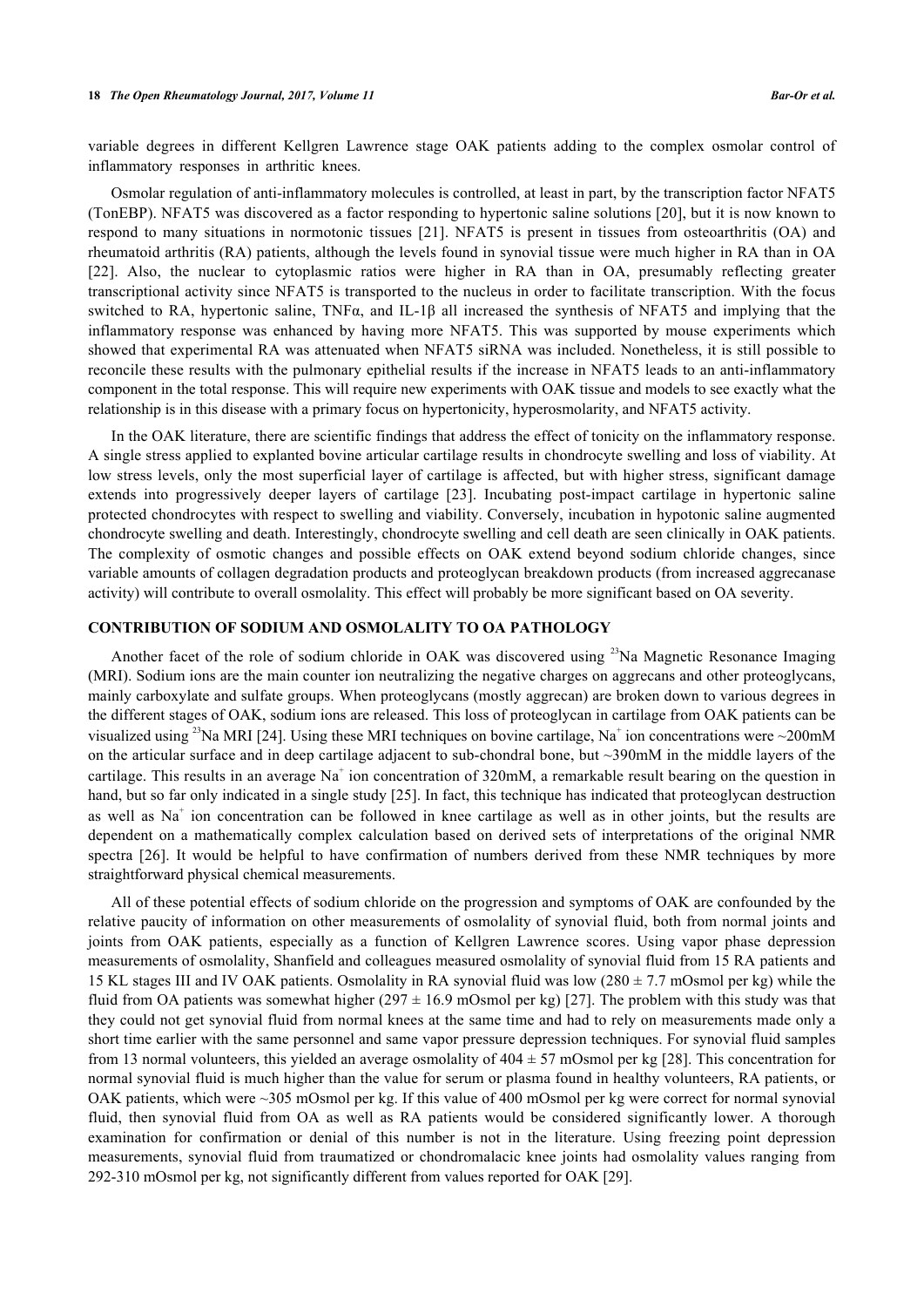# **IMPORTANCE OF SODIUM CHANNELS IN OA PAIN RELIEF**

Finally, there is one other aspect of sodium chloride metabolism which should be addressed, even though there is scarce experimental evidence that concentrations in the range discussed so far have any significant influence on function. This is based on the fact that inflammatory pain in OAK is primarily transmitted through voltage gated Na<sup>+</sup> channels, which control action potentials of afferent fibers to the brain. There are a number of these voltage gated sodium channels in the knee joint, and one might well ask the question whether their relative utilization is in any way influenced by sodium chloride concentrations in the extracellular fluid. This is merely a question since the literature is mute on this subject. However, there are various sodium channel modulators that have reached clinical development for the treatment of pain [[30\]](#page-6-6).

# **NOCICEPTIVE AND NEUROPATHIC PAIN IN OA**

Current evidence suggests that IA injected saline has an effect in relieving pain associated with OA. As a result, this may confuse results from clinical trials where physiological saline is the control arm. If this effect were uniform for all OA patients, a simple subtraction might be considered the appropriate manner of dealing with this confounding factor. This appears not to be the case, as demonstrated in the clinical trial testing IA injections of the low molecular weight fraction of human serum albumin for OA [\[4,](#page-5-0) [5](#page-5-1)]. In this study the amelioration of pain with physiological saline was much less pronounced in patients with the most severe OA (KL 4 patients). In fact, it was this decrease in the effect of saline that revealed the most pronounced therapeutic effect of the tested pharmaceutical. How can this be explained? A plausible answer is found in the literature and leads us to a discussion of the origin of this non-uniform pain associated with OA.

Since cartilage does not contain nerve endings, it has been a source of some debate where the pain in OA originates. Local pain is called nociceptive pain where inflamed tissue (in the case of OA this could be synovial, connective tissue, bone, or a combination) stimulates pain transmission that can be combated mostly by anti-inflammatory agents, and, to some degree, by physiological saline as outlined above.

In recent years, a second type of pain has been associated with OA, and seems to be most prominent in patients with severe OA (KL 4) [\[31](#page-6-7), [32\]](#page-6-8). This is termed neuropathic pain and, although there is overlap with nociceptive pain, it has an extra dimension which renders it pharmacologically separate. Patients with neuropathic pain generally respond well to drugs such as tricyclic antidepressants, selective serotonin/norepinephrine reuptake inhibitors (SSRIs/SNRIs), or gabapentinoids since this type of pain is usually a direct consequence of a lesion or disease affecting the somatosensory system [\[33\]](#page-6-9). However, use of these drugs can result in severe side effects for the patient. Therefore, the discovery of safer analgesics is the focus of pain researchers worldwide.

With disease progression, nociceptor input from various pro-inflammatory mediators can induce both peripheral and central nerve sensitization contributing to the existence of neuropathic pain in late stage OA patients [[31\]](#page-6-7). This central sensitization in OA is the result of massive and repetitive nociceptive input originating from peripheral joint nociceptors and transmitted to neurons located on the dorsal horn of the spinal cord [[34\]](#page-6-10). As this migration to the central nervous system is reinforced, new symptoms come to characterize this type of "centralized" pain. These include multifocal pain, fatigue, insomnia, and mood disorders which are documented in OA patients [\[35](#page-6-11)]. In fact, it is possible that as much as one-third of OA pain is "centralized" in OA patients [[36](#page-6-12)]. One could therefore make a plausible argument that the physiological saline control arm is not an appropriate control for OA therapeutic trials involving IA injection except perhaps in the most severe (KL 4) patients.

# **IA SALINE INJECTION IS NOT A TRUE PLACEBO IN OA**

There is a clear unmet medical need for new therapies that are efficacious in treating the pain and inflammation of OA with limited side effects. Further complicating treatment is the lack of effective drugs that address both the nociceptive and neuropathic components of OA. Clearly, OA is a complex disease that involves bone, joint, and physical changes that are associated with symptom severity but are poorly understood. Treatment of OA should be on an individual basis since there are multiple studies that document various OA subgroups. One study found an association between classic neuropathic pain descriptors (burning, tingling, pins and needles, and numbness) and OA patients with higher pain intensity and severity and longer duration [\[37\]](#page-6-13). Treatment of neuropathic pain in severe OA has been attempted by intravenous infusion of the sodium channel blocker lignocaine resulting in a significant reduction in pain relief [[38\]](#page-6-14). However, the intradermal injection of lignocaine in OA patients awaiting total knee replacement was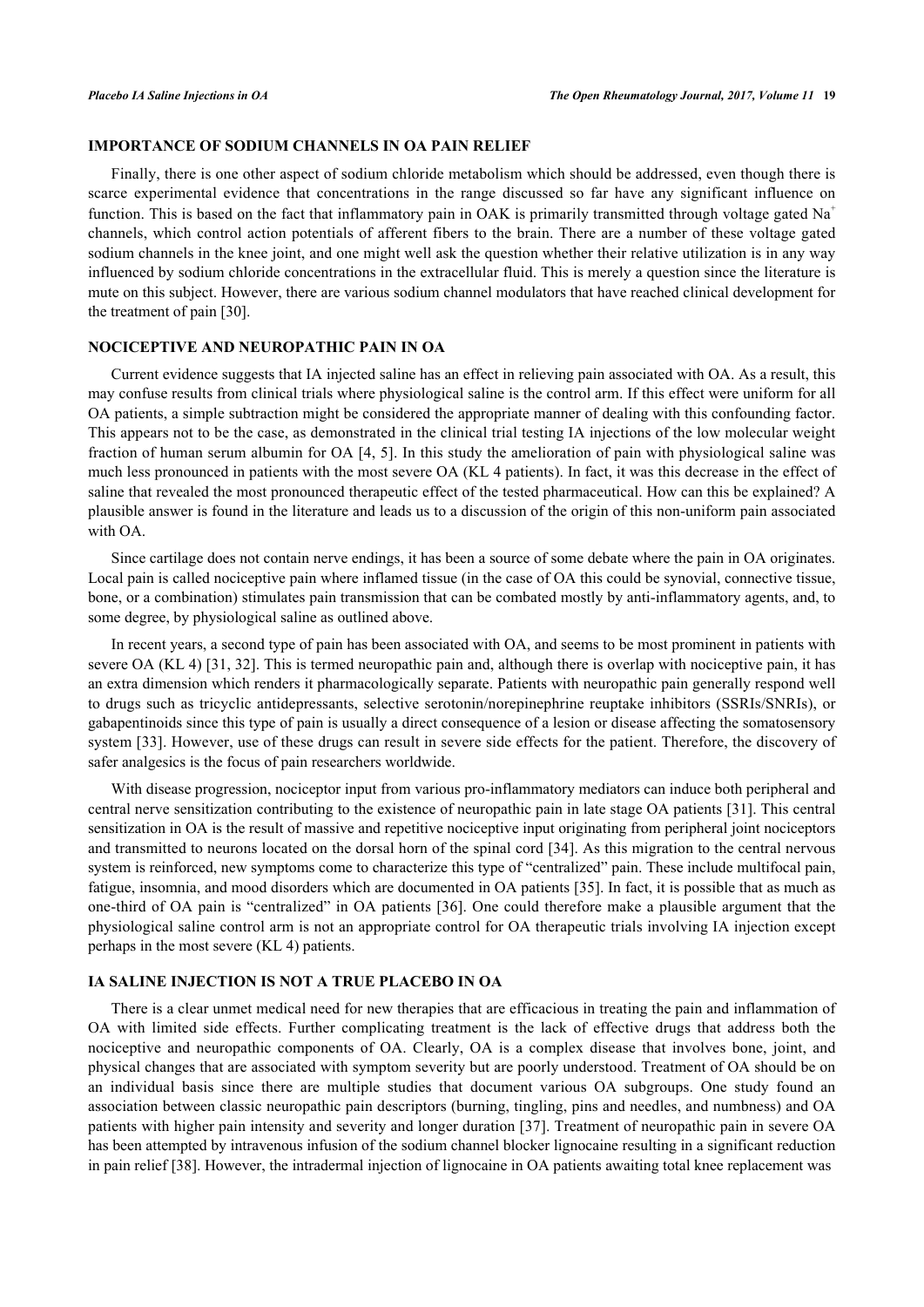#### **20** *The Open Rheumatology Journal, 2017, Volume 11 Bar-Or et al.*

just as effective as saline [[39\]](#page-6-15). This suggests that saline is effective at alleviating nociceptive pain calling into question whether it is a proper placebo in clinical trials that assess pain as the primary endpoint.

# **FUTURE PERSPECTIVES**

In the meantime, it is probably prudent to measure the osmolality of synovial fluid from OAK patients enrolled in clinical trials and to reduce the variability of the sodium chloride concentrations for "isotonic saline" used in "control" injections. Two urgent matters which could be resolved rapidly are the thorough investigation of the osmolality of synovial fluid from non-arthritic knee joints (keeping in mind that this is the most difficult kind to collect because there is very little fluid in normal knee joints). If it is really 400 mOsmol per kg, then OAK synovial fluid is very hypoosmotic, similar to RA synovial fluid. The other more difficult confirmation would be to determine if the gradient in human cartilage of Na<sup>+</sup> ions also ranges from 200mM at the extremities to 390mM in the middle. The complex nature of pain in OA further adds to the placebo effect of saline with neuropathic pain becoming increasingly recognized in OA. It is quite possible that saline only affects nociceptive pain but is ineffective in neuropathic pain which is highly prevalent in severe OA patients. Therefore, a subset of OA patients that exhibit primarily neuropathic pain (*i.e*. KL 3 and KL 4 patients) might be a better choice to enroll in clinical trials in order to assess the true efficacy of potential OA treatments. To further complicate matters, the effect of simply inserting a needle could cause mechanical stimulation and bleeding of the degenerated tissue thereby potentially increasing the placebo effect [[10](#page-5-6), [40](#page-6-16)]. Perhaps clinical trials should be conducted using a different placebo control until these matters are resolved.

### **CONCLUSION**

In our review, the plausible and potential beneficial effects of IA saline injections into knee joints of OAK patients have been addressed. There are quite a number of them, and it is thus not surprising that such injections are not ideal placebos for testing new compounds that reduce pain and inflammation in knee joints of OAK patients. More experimental evidence should be accumulated which could help understand the variability and extent of the saline effect, but this will require many years of controlled research.

#### **LIST OF ABBREVIATIONS**

| <b>OAK</b>     |     | Osteoarthritis of the knee                                    |
|----------------|-----|---------------------------------------------------------------|
| <b>IA</b>      | $=$ | Intra-articular                                               |
| KL.            | =   | Kellgren and Lawrence scale                                   |
| <b>LMWF-5A</b> | $=$ | Low molecular weight fraction $(5kDa)$ of human serum albumin |
| <b>OA</b>      | =   | Osteoarthritis                                                |
| <b>RA</b>      | =   | Rheumatoid arthritis                                          |
| <b>NaCl</b>    | =   | Sodium chloride                                               |
| $TNF\alpha$    | $=$ | Tumor necrosis factor alpha                                   |
| $IL-1\beta$    | $=$ | Interleukin 1 beta                                            |

#### **CONFLICT OF INTEREST**

The authors confirm that this article content has no conflict of interest.

# **ACKNOWLEDGEMENTS**

Declared none.

# **REFERENCES**

- <span id="page-4-0"></span>[1] Reid MC. Viscosupplementation for osteoarthritis: a primer for primary care physicians. Adv Ther 2013; 30(11): 967-86. [\[http://dx.doi.org/10.1007/s12325-013-0068-6\]](http://dx.doi.org/10.1007/s12325-013-0068-6) [PMID: [24203348](http://www.ncbi.nlm.nih.gov/pubmed/24203348)]
- <span id="page-4-1"></span>[2] Strand V, McIntyre LF, Beach WR, Miller LE, Block JE. Safety and efficacy of US-approved viscosupplements for knee osteoarthritis: a systematic review and meta-analysis of randomized, saline-controlled trials. J Pain Res 2015; 8: 217-28. [PMID: [26005358\]](http://www.ncbi.nlm.nih.gov/pubmed/26005358)
- <span id="page-4-2"></span>[3] Dai WL, Zhou AG, Zhang H, Zhang J. Efficacy of Platelet-Rich Plasma in the Treatment of Knee Osteoarthritis: A Meta-analysis of Randomized Controlled Trials. Arthroscopy 2016; S0749-8063(16)30780-0. [PMID: [28012636\]](http://www.ncbi.nlm.nih.gov/pubmed/28012636)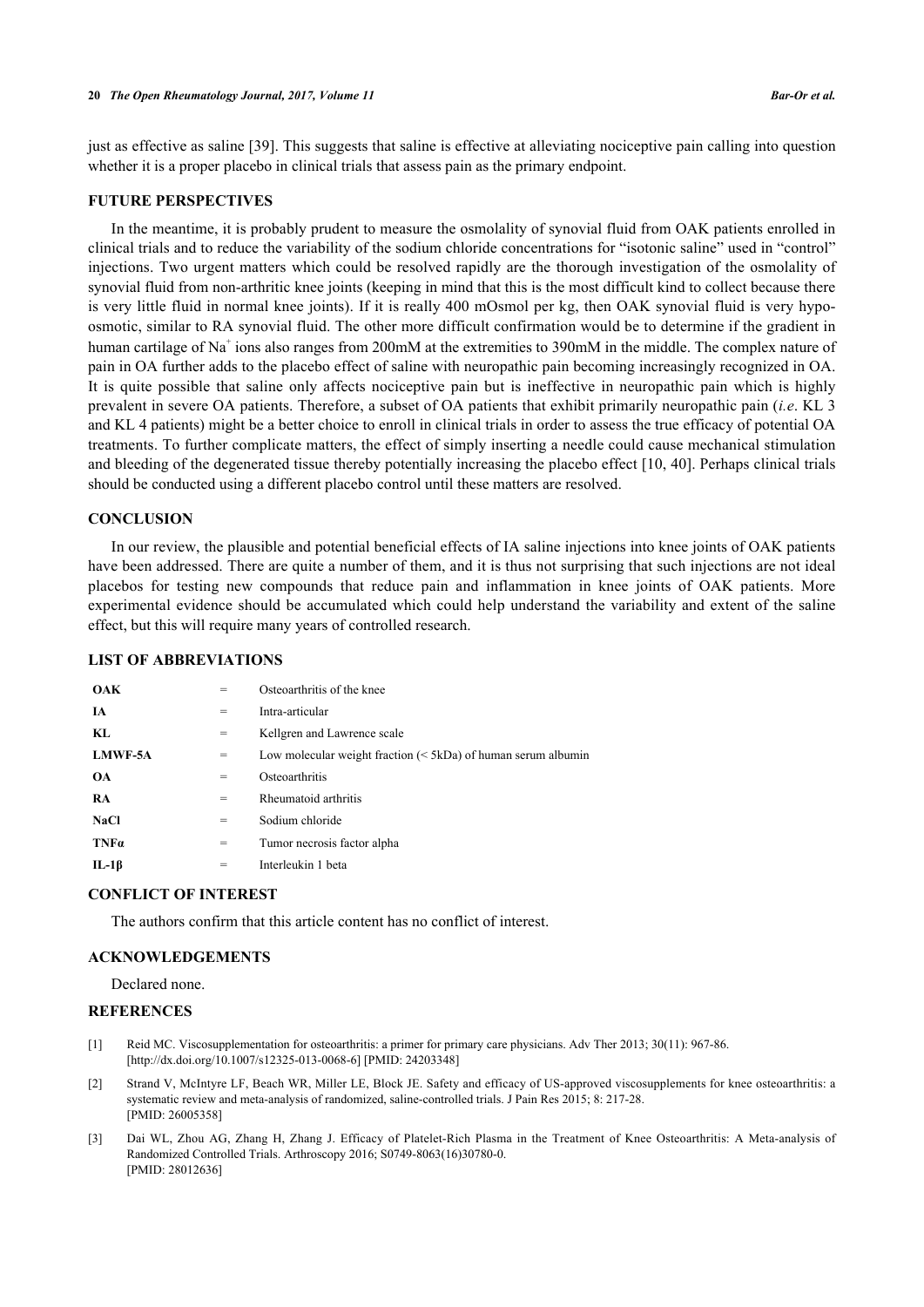- <span id="page-5-0"></span>[4] Bar-Or D, Salottolo KM, Loose H, *et al.* A randomized clinical trial to evaluate two doses of an intra-articular injection of LMWF-5A in adults with pain due to osteoarthritis of the knee. PLoS One 2014; 9(2): e87910. [\[http://dx.doi.org/10.1371/journal.pone.0087910](http://dx.doi.org/10.1371/journal.pone.0087910)] [PMID: [24498399\]](http://www.ncbi.nlm.nih.gov/pubmed/24498399)
- <span id="page-5-1"></span>[5] Schwappach J, Dryden SM, Salottolo KM. Preliminary trial of intra-articular LMWF-5A for osteoarthritis of the knee. Orthopedics 2016; •••: 1-5.

[PMID: [27684085\]](http://www.ncbi.nlm.nih.gov/pubmed/27684085)

- <span id="page-5-2"></span>[6] Rosseland LA, Helgesen KG, Breivik H, Stubhaug A. Moderate-to-severe pain after knee arthroscopy is relieved by intraarticular saline: a randomized controlled trial. Anesth Analg 2004; 98(6): 1546-51. [\[http://dx.doi.org/10.1213/01.ANE.0000112433.71197.FA](http://dx.doi.org/10.1213/01.ANE.0000112433.71197.FA)] [PMID: [15155303](http://www.ncbi.nlm.nih.gov/pubmed/15155303)]
- <span id="page-5-3"></span>[7] Rosseland LA, Stubhaug A, Grevbo F, Reikerås O, Breivik H. Effective pain relief from intra-articular saline with or without morphine 2 mg in patients with moderate-to-severe pain after knee arthroscopy: a randomized, double-blind controlled clinical study. Acta Anaesthesiol Scand 2003; 47(6): 732-8. [\[http://dx.doi.org/10.1034/j.1399-6576.2003.00155.x\]](http://dx.doi.org/10.1034/j.1399-6576.2003.00155.x) [PMID: [12803592](http://www.ncbi.nlm.nih.gov/pubmed/12803592)]
- <span id="page-5-4"></span>[8] Colen S, van den Bekerom MP, Mulier M, Haverkamp D. Hyaluronic acid in the treatment of knee osteoarthritis: a systematic review and meta-analysis with emphasis on the efficacy of different products. BioDrugs 2012; 26(4): 257-68. [\[http://dx.doi.org/10.1007/BF03261884\]](http://dx.doi.org/10.1007/BF03261884) [PMID: [22734561](http://www.ncbi.nlm.nih.gov/pubmed/22734561)]
- <span id="page-5-5"></span>[9] Altman RD, Devji T, Bhandari M, Fierlinger A, Niazi F, Christensen R. Clinical benefit of intra-articular saline as a comparator in clinical trials of knee osteoarthritis treatments: A systematic review and meta-analysis of randomized trials. Semin Arthritis Rheum 2016; 46(2): 151-9. [\[http://dx.doi.org/10.1016/j.semarthrit.2016.04.003](http://dx.doi.org/10.1016/j.semarthrit.2016.04.003)] [PMID: [27238876](http://www.ncbi.nlm.nih.gov/pubmed/27238876)]
- <span id="page-5-6"></span>[10] Zhang W, Robertson J, Jones AC, Dieppe PA, Doherty M. The placebo effect and its determinants in osteoarthritis: meta-analysis of randomised controlled trials. Ann Rheum Dis 2008; 67(12): 1716-23. [\[http://dx.doi.org/10.1136/ard.2008.092015](http://dx.doi.org/10.1136/ard.2008.092015)] [PMID: [18541604\]](http://www.ncbi.nlm.nih.gov/pubmed/18541604)
- <span id="page-5-7"></span>[11] Uthman I, Raynauld JP, Haraoui B. Intra-articular therapy in osteoarthritis. Postgrad Med J 2003; 79(934): 449-53. [\[http://dx.doi.org/10.1136/pmj.79.934.449](http://dx.doi.org/10.1136/pmj.79.934.449)] [PMID: [12954956\]](http://www.ncbi.nlm.nih.gov/pubmed/12954956)
- <span id="page-5-8"></span>[12] Dawes PT, Kirlew C, Haslock I. Saline washout for knee osteoarthritis: results of a controlled study. Clin Rheumatol 1987; 6(1): 61-3. [\[http://dx.doi.org/10.1007/BF02201002\]](http://dx.doi.org/10.1007/BF02201002) [PMID: [3581699](http://www.ncbi.nlm.nih.gov/pubmed/3581699)]
- <span id="page-5-9"></span>[13] Ike RW, Arnold WJ, Rothschild EW, Shaw HL. Tidal irrigation versus conservative medical management in patients with osteoarthritis of the knee: a prospective randomized study. J Rheumatol 1992; 19(5): 772-9. [PMID: [1613709\]](http://www.ncbi.nlm.nih.gov/pubmed/1613709)
- <span id="page-5-10"></span>[14] Leiphart JW, Dills CV, Levy RM. The analgesic effects of intrathecally pumped saline and artificial cerebrospinal fluid in a rat model of neuropathic pain. Neuromodulation 2002; 5(4): 214-20. [\[http://dx.doi.org/10.1046/j.1525-1403.2002.02032.x\]](http://dx.doi.org/10.1046/j.1525-1403.2002.02032.x) [PMID: [22150849](http://www.ncbi.nlm.nih.gov/pubmed/22150849)]
- <span id="page-5-11"></span>[15] Junger WG, Coimbra R, Liu FC, *et al.* Hypertonic saline resuscitation: a tool to modulate immune function in trauma patients? Shock 1997; 8(4): 235-41. [\[http://dx.doi.org/10.1097/00024382-199710000-00001](http://dx.doi.org/10.1097/00024382-199710000-00001)] [PMID: [9329123\]](http://www.ncbi.nlm.nih.gov/pubmed/9329123)
- <span id="page-5-12"></span>[16] Rizoli SB, Rhind SG, Shek PN, *et al.* The immunomodulatory effects of hypertonic saline resuscitation in patients sustaining traumatic hemorrhagic shock: a randomized, controlled, double-blinded trial. Ann Surg 2006; 243(1): 47-57. [\[http://dx.doi.org/10.1097/01.sla.0000193608.93127.b1\]](http://dx.doi.org/10.1097/01.sla.0000193608.93127.b1) [PMID: [16371736](http://www.ncbi.nlm.nih.gov/pubmed/16371736)]
- <span id="page-5-13"></span>[17] Ciesla DJ, Moore EE, Biffl WL, Gonzalez RJ, Silliman CC. Hypertonic saline attenuation of the neutrophil cytotoxic response is reversed upon restoration of normotonicity and reestablished by repeated hypertonic challenge. Surgery 2001; 129(5): 567-75. [\[http://dx.doi.org/10.1067/msy.2001.113286](http://dx.doi.org/10.1067/msy.2001.113286)] [PMID: [11331449\]](http://www.ncbi.nlm.nih.gov/pubmed/11331449)
- <span id="page-5-14"></span>[18] Wright FL, Gamboni F, Moore EE, *et al.* Hyperosmolarity invokes distinct anti-inflammatory mechanisms in pulmonary epithelial cells: evidence from signaling and transcription layers. PLoS One 2014; 9(12): e114129. [\[http://dx.doi.org/10.1371/journal.pone.0114129](http://dx.doi.org/10.1371/journal.pone.0114129)] [PMID: [25479425\]](http://www.ncbi.nlm.nih.gov/pubmed/25479425)
- <span id="page-5-15"></span>[19] Pearle AD, Warren RF, Rodeo SA. Basic science of articular cartilage and osteoarthritis. Clin Sports Med 2005; 24(1): 1-12. [\[http://dx.doi.org/10.1016/j.csm.2004.08.007\]](http://dx.doi.org/10.1016/j.csm.2004.08.007) [PMID: [15636773](http://www.ncbi.nlm.nih.gov/pubmed/15636773)]
- <span id="page-5-16"></span>[20] Miyakawa H, Woo SK, Dahl SC, Handler JS, Kwon HM. Tonicity-responsive enhancer binding protein, a rel-like protein that stimulates transcription in response to hypertonicity. Proc Natl Acad Sci USA 1999; 96(5): 2538-42. [\[http://dx.doi.org/10.1073/pnas.96.5.2538](http://dx.doi.org/10.1073/pnas.96.5.2538)] [PMID: [10051678](http://www.ncbi.nlm.nih.gov/pubmed/10051678)]
- <span id="page-5-17"></span>[21] Halterman JA, Kwon HM, Wamhoff BR. Tonicity-independent regulation of the osmosensitive transcription factor TonEBP (NFAT5). Am J Physiol Cell Physiol 2012; 302(1): C1-8. [\[http://dx.doi.org/10.1152/ajpcell.00327.2011](http://dx.doi.org/10.1152/ajpcell.00327.2011)] [PMID: [21998140\]](http://www.ncbi.nlm.nih.gov/pubmed/21998140)
- <span id="page-5-18"></span>[22] Yoon HJ, You S, Yoo SA, *et al.* NF-AT5 is a critical regulator of inflammatory arthritis. Arthritis Rheum 2011; 63(7): 1843-52. [\[http://dx.doi.org/10.1002/art.30229](http://dx.doi.org/10.1002/art.30229)] [PMID: [21717420\]](http://www.ncbi.nlm.nih.gov/pubmed/21717420)
- <span id="page-5-19"></span>[23] Bush PG, Hodkinson PD, Hamilton GL, Hall AC. Viability and volume of in situ bovine articular chondrocytes-changes following a single impact and effects of medium osmolarity. Osteoarthritis Cartilage 2005; 13(1): 54-65.